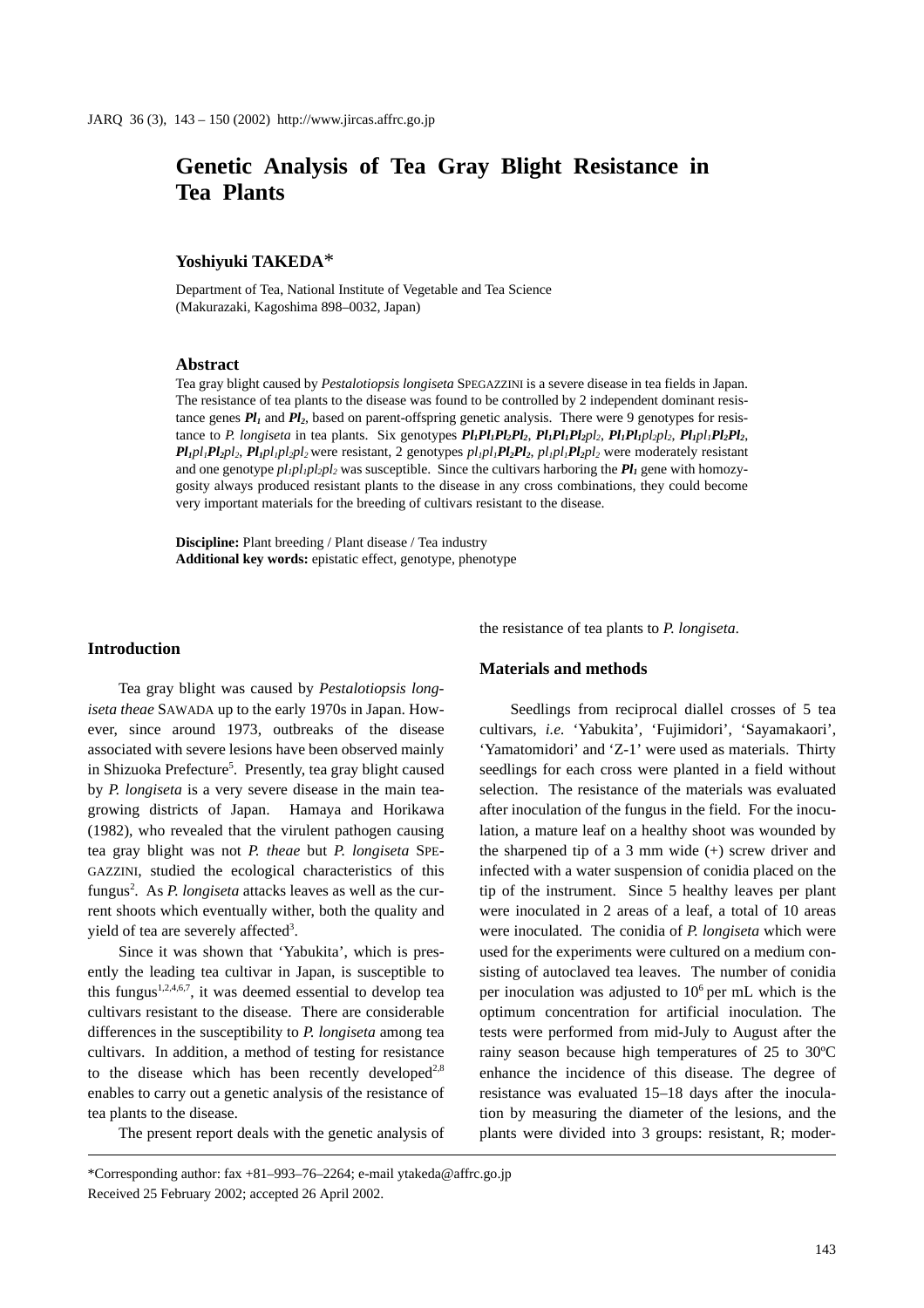Y. Takeda



#### **Fig. 1. Lesions of 3 groups in relation to the resistance to**  *P. longiseta*

Resistance, lesion size 5 mm; Moderate resistance, lesion size 7–10 mm; Susceptibility, lesion size 11 mm.

ately resistant, M; and susceptible, S (Fig. 1).

Based on the segregation of each cross combination, genetic analysis of the resistance of tea plants to tea gray blight was carried out and a hypothesis for the resistance of tea plants to the disease was proposed.

Moreover, 16 cross combinations including 14 cultivars were examined to verify the above hypothesis in applying the same method as that previously described.

In addition, the  $F_1$  plants between a susceptible cultivar 'Yabukita' and the 3 tea cultivars 'Benihikari', 'Ace 37' and 'Abo 27' which always produced resistant plants to the disease in all the cross combinations were backcrossed again to 'Yabukita' to detect the full genotypes by analyzing the segregation in the  $BC<sub>1</sub>$  generation.

These experiments were performed from 1989 to 1998 at the Makurazaki Station of the National Institute of Vegetable and Tea Science.

## **Results and discussion**

#### **Genetic analysis of the resistance to tea gray blight**

The size of the lesions of tea gray blight was measured in the parents of the 5 cultivars whose degree of resistance to the disease had been determined<sup>6</sup>. The size of the lesions exceeded 11 mm in diameter in 'Yabukita', which is a susceptible cultivar (S), while in the case of 'Fujimidori', which is moderately resistant (M), the size of the lesions ranged from 7 to 10 mm. In the case of 'Yamatomidori', 'Sayamakaori and 'Z-1', which were resistant (R), the size of the lesions ranged between 3 and 5 mm in diameter. Thus the criteria for evaluating the resistance to the disease were as follows: resistance, lesion size  $\leq$  5 mm; moderate resistance, lesion size 7– 10 mm; susceptibility, lesion size  $\geq$  11 mm.

Table 1 indicates the size of the lesions in relation to the degree of resistance to tea gray blight in the parents of the 5 cultivars used for the crosses. Since no significant differences were detected in the segregation for the resistance among the reciprocal crosses (Fig. 2), data on the  $F_1$ of the crosses were analyzed together. The segregation for resistance to the disease in the  $F_1$  plants from the reciprocal crosses among the 5 cultivars is shown in Table 2. There were 2 or 3 distinct peaks for the segregation of the  $F_1$  plants. In the  $S \times R$  combinations, there were 2 types of segregation patterns, such as segregation ratio  $1:1$  for R and S ('Yabukita'  $\times$  'Sayamakaori', 'Yabukita'  $\times$  'Yamatomidori') and segregation ratio 1 : 1 for R and M ('Yabukita'  $\times$  'Z-1'). It was thus suggested that the resistance gene for tea gray blight did not depend on one pair of alleles but on 2 or more alleles.

In the  $S \times M$  combinations, the value of the segregation ratio for S and M was approximately identical and there was no segregation for R ('Yabukita'  $\times$  'Fujimidori').

In the  $M \times R$  combinations, 2 patterns of segregation were observed, such as segregation ratio 2 : 1 : 1 for R, M, and S ('Fujimidori'  $\times$  'Yamatomidori', 'Fujimidori'  $\times$ 'Sayamakaori') and segregation ratio 1 : 1 for R and M ('Fujimidori'  $\times$  'Z-1').

In the  $R \times R$  combinations, the segregation ratio was  $3:1$  for R and S in the cross 'Yamatomidori'  $\times$  'Sayamakaori' and 3 : 1 for R and M in the combinations of 'Yamatomidori'  $\times$  'Z-1' or 'Sayamakaori'  $\times$  'Z-1'.

Thus the pattern of segregation of the  $F_1$  plants tended to be identical for 'Sayamakaori' and 'Yamatomidori', suggesting that the genotype for the resistance was identical in the 2 cultivars. Based on the segregation

**Table 1. Reaction of parent cultivars to** *P. longiseta* **and mean diameter of the lesions**

| Cultivar     | Reaction* | No. of plants observed | Mean $\pm$ s.d. (mm) |
|--------------|-----------|------------------------|----------------------|
| Yabukita     |           | 45                     | $13.07 \pm 1.66$     |
| Fujimidori   | М         | 36                     | $8.17 + 1.38$        |
| Sayamakaori  | R         | 44                     | $4.36 + 0.75$        |
| Yamatomidori | R         | 45                     | $3.22 + 0.52$        |
| $Z-1$        | R         | 46                     | $4.17 + 1.14$        |

\*R, Resistant; M, Moderately resistant; S, Susceptible.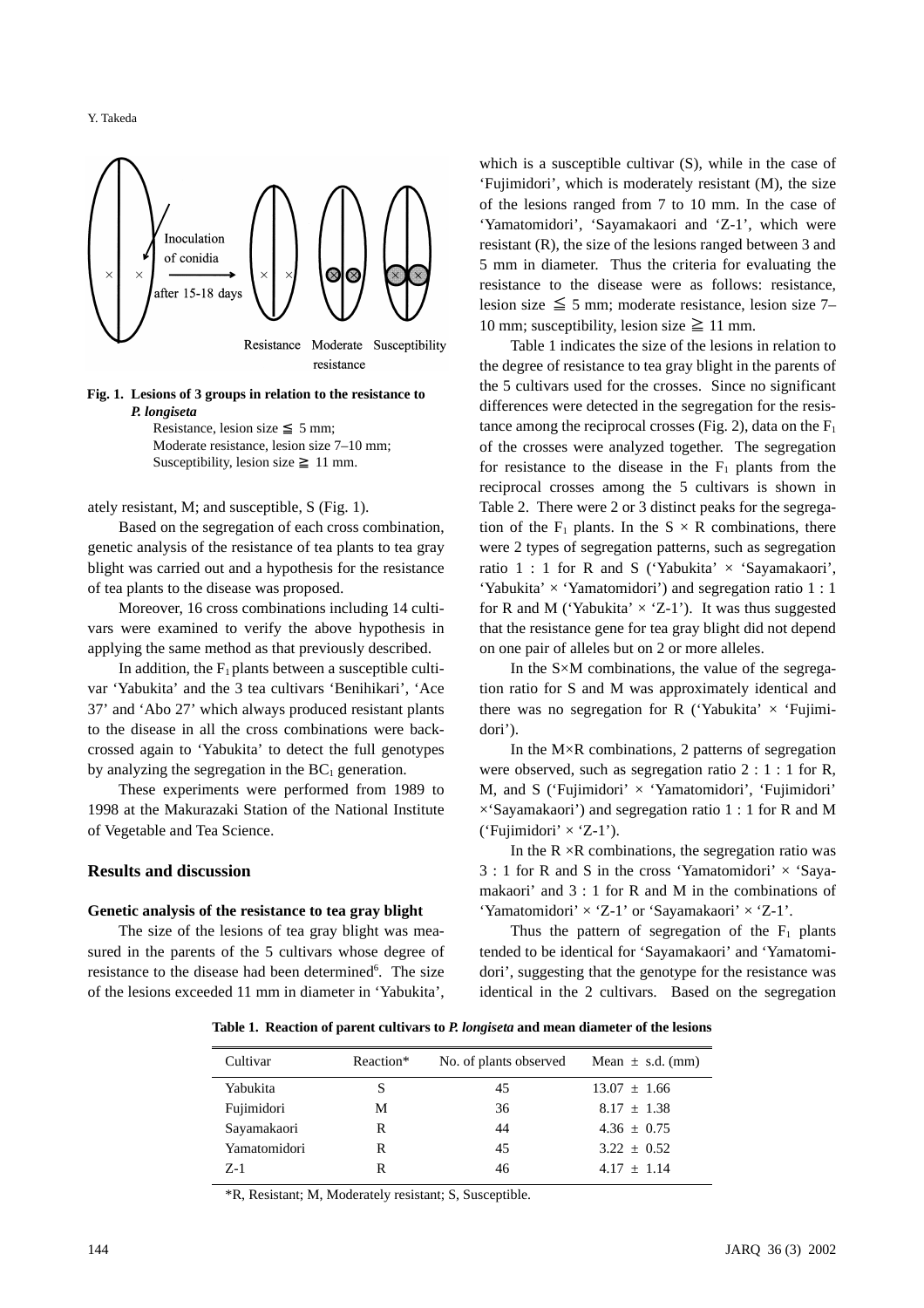

**Fig. 2.** Segregation of the lesion size of  $F_1$  plants in the reciprocal crosses

analysis of each cross combination and the degree of resistance of the parents, the genetic pattern of resistance to *P. longiseta* can be interpreted as follows. There are 2 dominant resistance genes acting independently, namely  $Pl_1$  which confers a strong level of resistance and  $Pl_2$ which confers a moderate level of resistance, with *Pl1* showing an epistatic effect in relation to *Pl2.*

Table 3 illustrates the proposed genotypes of the parents used for the crosses. For the susceptible cultivar

'Yabukita' which does not harbor the dominant resistance genes  $Pl_1$  and  $Pl_2$ , the proposed genotype was  $pl_1pl_2pl_2$ . Since half of the plants from the crosses between the moderately resistant cultivar 'Fujimidori' with 'Yabukita' were susceptible and the other half were moderately resistant to the disease, the proposed genotype of 'Fujimidori' was  $p l_1 p l_1 P l_2 p l_2$  with heterozygosity for the  $Pl_2$ gene which confers a moderate level of resistance.

Since in the  $F_1$  plants from crosses between the

| Table 2. Segregation for the resistance to P. longiseta in F <sub>1</sub> plants obtained from crosses among 5 cultivars |  |  |
|--------------------------------------------------------------------------------------------------------------------------|--|--|
|--------------------------------------------------------------------------------------------------------------------------|--|--|

| Cross combination                           | No. of observed plants / groups |    |    | Expected ratio |                |   | $\chi^2$ | P     |               |
|---------------------------------------------|---------------------------------|----|----|----------------|----------------|---|----------|-------|---------------|
|                                             | R                               | M  | S  | Total          | R              | M | S        |       |               |
| Yabukita $(S) \times$ Yamatomidori $(R)$    | 29                              |    | 31 | 60             |                |   |          | 0.067 | 0.9 < P       |
| Yabukita $(S) \times$ Sayamakaori $(R)$     | 32                              |    | 28 | 60             |                |   |          | 0.267 | 0.8 < P < 0.9 |
| Yabukita $(S) \times Z$ -1(R)               | 33                              | 27 |    | 60             |                |   |          | 0.600 | 0.7 < P < 0.8 |
| Yabukita $(S) \times \text{Fujimidori}(M)$  |                                 | 35 | 25 | 60             |                |   |          | 1.667 | 0.4 < P < 0.5 |
| Fujimidori(M) $\times$ Yamatomidori(R)      | 25                              | 20 | 15 | 60             | $\overline{c}$ |   |          | 2.500 | 0.2 < P < 0.3 |
| Fujimidori(M) $\times$ Sayamakaori(R)       | 30                              | 15 | 15 | 60             | 2              |   |          | 0.000 |               |
| Fujimidori(M) $\times$ Z-1(R)               | 34                              | 26 |    | 60             |                |   |          | 1.067 | 0.5 < P < 0.6 |
| Yamatomidori $(R) \times Z$ -1 $(R)$        | 46                              | 14 |    | 60             | 3              |   |          | 0.088 | 0.9 < P       |
| Sayamakaori $(R) \times Z$ -1 $(R)$         | 43                              | 17 |    | 60             | 3              |   |          | 0.356 | 0.8 < P < 0.9 |
| Yamatomidori $(R) \times$ Sayamakaori $(R)$ | 50                              |    | 10 | 60             | 3              |   |          | 1.112 | 0.5 < P < 0.6 |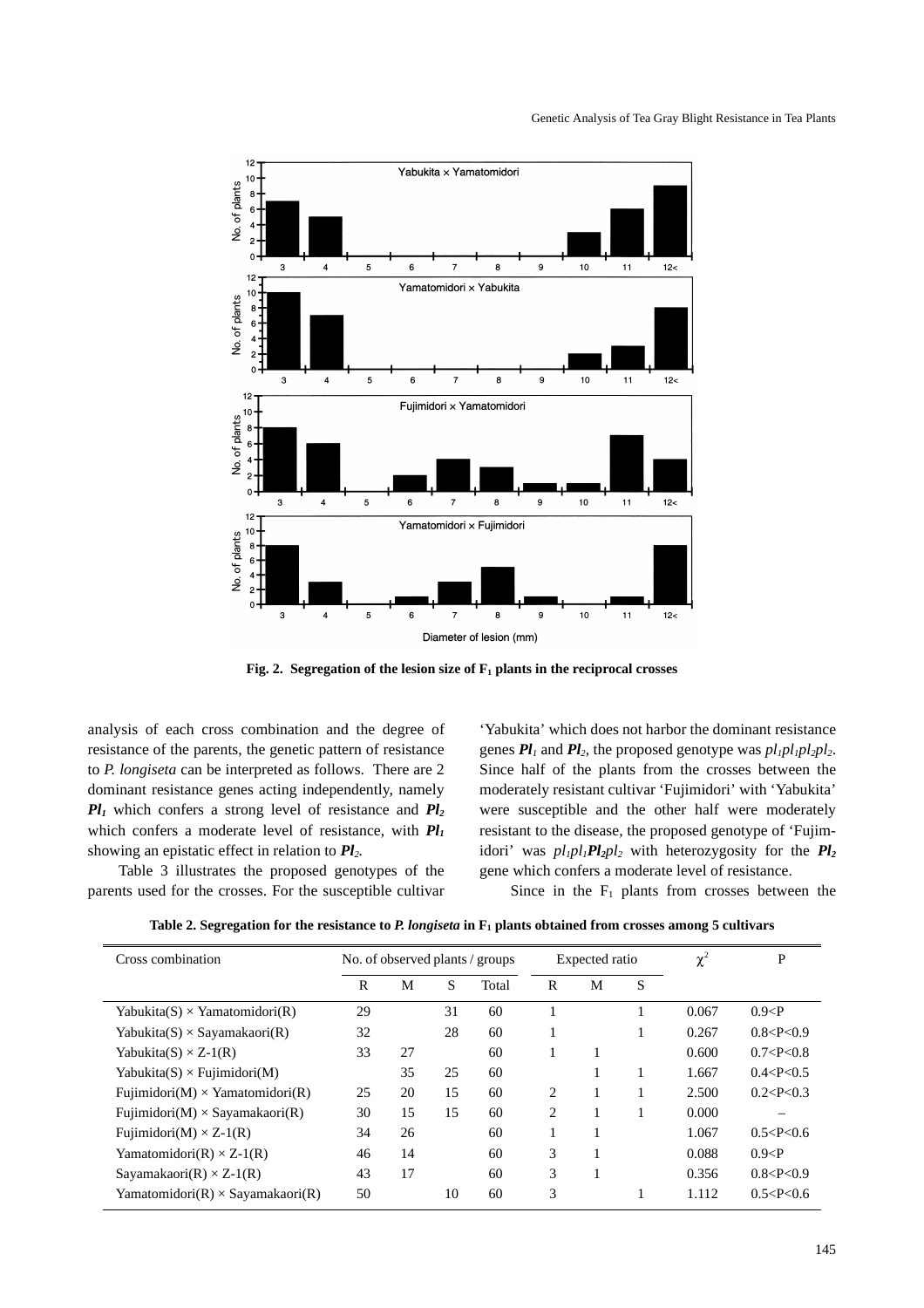| Cultivar     | Reaction | Proposed genotype                                               |
|--------------|----------|-----------------------------------------------------------------|
| Yabukita     | S        | $pl_1pl_2pl_2$                                                  |
| Fujimidori   | М        | $p$ l <sub>1</sub> $p$ l <sub>1</sub> $Pl_2$ $p$ l <sub>2</sub> |
| Sayamakaori  | R        | $Pl_1$ $pl_2$ $pl_2$                                            |
| Yamatomidori | R        | $Pl_{1}pl_{2}pl_{2s}$                                           |
| $Z-1$        | R        | $Pl_1pl_1Pl_2Pl_2$                                              |

**Table 3. Reaction of parent cultivars for the resistance to** *P. longiseta* **and the proposed genotype**

highly resistant cultivars 'Sayamakaori' or 'Yamatomidori' and the susceptible cultivar 'Yabukita' the segregation pattern for the resistance and the susceptibility was 1 : 1, the genotype  $Pl_1 pl_2 pl_2$  was proposed for 'Sayamakaori' and 'Yamatomidori' .

In the case of 'Z-1', no plants were susceptible and only highly resistant plants or plants with a moderate level of resistance were produced regardless of the cross combinations. Therefore, the  $Pl_1pl_1Pl_2Pl_2$  genotype was proposed, with homozygosity for  $Pl_2$  which confers a moderate level of resistance and heterozygosity for *Pl1* which confers a high level of resistance. Based on the genotype of the parents which had been tentatively proposed, chi-square test of the segregation pattern of each cross combination was performed and the value obtained fitted well to the theoretical values (Table 2).

Based on the hypothesis put forward previously, 9 genotypes of tea plants for the resistance to tea gray blight were proposed. The relation between the genotype and phenotype is displayed in Table 4. The 6 genotypes showing high levels of the resistance gene  $Pl_1$  with homozygosity or heterozygosity showed a resistance in the phenotype. The 2 genotypes which harbored the *Pl2* gene with homozygosity or heterozygosity without the *Pl<sub>1</sub>* gene showed a moderate resistance in the phenotype. One genotype which did not harbor the 2 types of dominant resistance genes  $Pl_1$  and  $Pl_2$  showed a susceptibility

**Table 4. Proposed genotype and relationship between the genotype and phenotype**

| Genotype                    | Phenotype            |
|-----------------------------|----------------------|
| $Pl1Pl2Pl2$                 | Resistant            |
| $Pl_1Pl_2Pl_2$              | Resistant            |
| $Pl_1Pl_2pl_2$              | Resistant            |
| $Pl_1$ $Pl_2$ $Pl_2$        | Resistant            |
| $Pl_1$ $Pl_2$ $Pl_2$        | Resistant            |
| $Pl_1pl_2pl_2$              | Resistant            |
| $p l_1 p l_1$ $Pl_2$ $Pl_2$ | Moderately resistant |
| $p l_1 p l_1$ $Pl_2 p l_2$  | Moderately resistant |
| $p_{l}p_{l}p_{l}p_{l}p_{l}$ | Susceptible          |



**Fig. 3. Estimation of the genotypes based on the segregation of the F1 plants for the resistance to** *P. longiseta*

Phenotypes: R, resistance; M, moderate resistance; S, susceptibility.

>Theoretical segregation ratio of phenotype in  $F_1$ ,

 $\leftarrow$  - Genotypes estimated from the theoretical segregation ratio of phenotypes in  $F_1$ .

in the phenotype.

According to the hypothesis put forward previously, we were able to analyze the genotype of the tea plants for resistance to tea gray blight in the  $F_1$  generation. The model for analyzing the genotype of the tested plants is shown in Fig. 3.

Initially, the tested plants were crossed with susceptible cultivars such as 'Yabukita'. Thus, their genotypes could be estimated based on the model illustrated in Fig. 3. In this method, 3 genotypes harboring the  $Pl_1$  gene with homozygosity could not be analyzed fully because all the  $F_1$  plants exhibited the resistance without separation in the phenotype. In this case, as the  $F_1$  plants harbored one or two  $Pl_1$  genes regardless of cross combinations, all the  $F_1$  plants were resistant, and the  $Pl_2$  $pl_2$  gene reaction could not be analyzed in the  $F_1$  generation. Thus the unidentified genotype  $Pl_1Pl_1$  ? ? may include 3 genotypes,  $Pl_1Pl_2Pl_2$ ,  $Pl_1Pl_1Pl_2pl_2$  and  $Pl_1Pl_2pl_2$ 

To verify the hypothesis, the resistance to tea gray blight was evaluated in 9 cross combinations between the susceptible cultivars ('Yabukita', 'Asatsuyu' and 'Saemifori') and tested cultivars. The segregation analysis of the  $F_1$  plants in each cross combination is shown in Table 5. The method depicted in Fig. 3 was applied to each segregation ratio for resistance (R), moderate resistance (M) and susceptibility in the  $F_1$  of 9 cross combinations and fitness to the expected ratio was verified by using the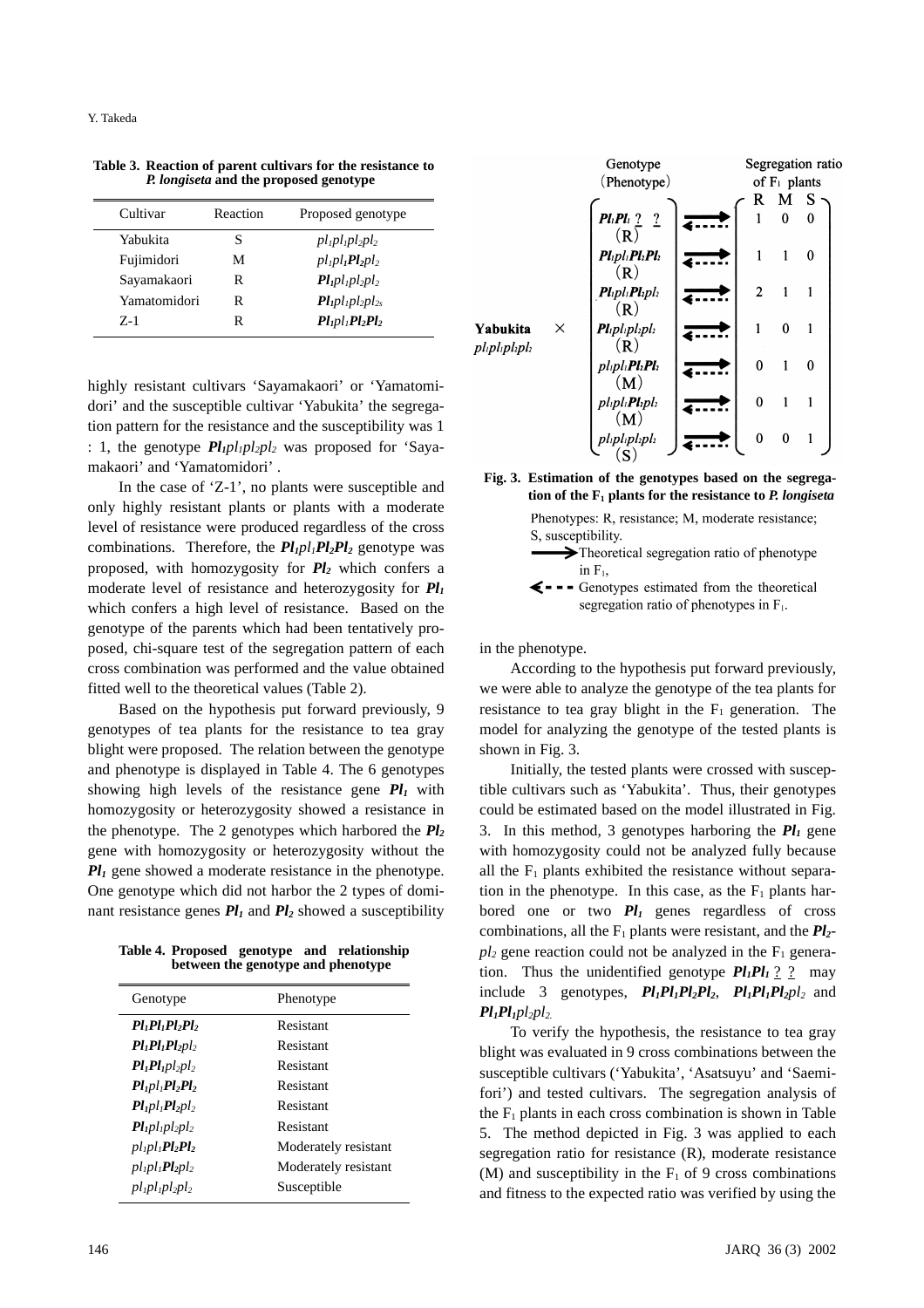| Cultivar                                          | Tested cross combination                                                                                                                                                          |              | No. of observations |    | Expected ratio |              |                | Probability               |
|---------------------------------------------------|-----------------------------------------------------------------------------------------------------------------------------------------------------------------------------------|--------------|---------------------|----|----------------|--------------|----------------|---------------------------|
| (estimated genotype)                              |                                                                                                                                                                                   | $\mathsf{R}$ | M                   | S  | R              | M            | S              | $(\chi^2$ value)          |
| Benitachiwase<br>$(Pl1pl1Pl2Pl2)$                 | Yabukita×Benitachiwase<br>$\left( pl_1pl_2pl_2pl_2 \right)$                                                                                                                       | 43           | 30                  |    | 1              | 1            |                | 0.3 < P < 0.4<br>(2.315)  |
| Saemidori<br>$(pl1pl2pl2)$                        | Yabukita×Saemidori<br>$(pl1pl2pl2)$                                                                                                                                               |              |                     | 71 |                |              | 1              | (0)                       |
| $F_1$ 10115<br>$(Pl_1pl_1Pl_2pl_2)$               | $F_1$ 10115×Asatsuyu<br>$\left( pl_1pl_2pl_2pl_2 \right)$                                                                                                                         | 28           | 7                   | 7  | $\overline{c}$ | 1            | 1              | 0.05 < P < 0.1<br>(4.667) |
| Shizu-Zai-16<br>$(Pl_1pl_2pl_2)$                  | Yabukita×Shizu-Zai-16<br>$\left( pl_1pl_2pl_2pl_2 \right)$                                                                                                                        | 14           |                     | 13 | 1              |              | 1              | 0.95 < P<br>(0.037)       |
| Makurazaki-13<br>$(Pl_1pl_2pl_2)$                 | Yabukita×Makurazaki-13<br>$\left( pl_1pl_2pl_2pl_2 \right)$                                                                                                                       | 62           |                     | 85 | 1              |              | 1              | 0.1 < P < 0.2<br>(3.598)  |
| Asatsuyu<br>$(\rho l_1 \rho l_2 \rho l_2)$        | Yabukita×Asatsuyu<br>$\left( pl_1pl_2pl_2pl_2 \right)$                                                                                                                            |              |                     | 57 |                |              | 1              | (0)                       |
| Mak-Kei-29-5<br>$(Pl_1pl_1Pl_2pl_2)$              | Yabukita×Mak-Kei-29-5<br>$\left($ <i>p</i> $\left\{$ <sub><i>l</i></sub> p $\left\{$ $\right\}$ <sub><i>lp</i><math>\left\{</math><math>\right\}</math><math>\right)</math></sub> | 27           | 11                  | 13 | $\mathfrak{D}$ | $\mathbf{1}$ | $\overline{1}$ | 0.7 < P < 0.8<br>(0.568)  |
| Meiryoku<br>$\left( pl_1pl_1Pl_2pl_2 \right)$     | Yabukita×Meiryoku<br>$(\rho l_1 \rho l_2 \rho l_2)$                                                                                                                               |              | 15                  | 13 |                | 1            | 1              | 0.4 < P < 0.5<br>(0.143)  |
| Yutakamidori<br>$\left( pl_1pl_2Pl_2pl_2 \right)$ | Yutakamidori×Saemidori<br>$(\rho l_1 \rho l_2 \rho l_2)$                                                                                                                          |              | 27                  | 28 |                | 1            | 1              | 0.95 < P<br>(0.143)       |

Table 5. Genotypes estimated from the segregation of  $F_1$  plants between the susceptible cultivar and tested cultivar

chi-square test. All the 9 cross combinations fitted well to the expected values deduced from Fig. 3, with probabilities of the chi-square values exceeding 0.05. Twelve cultivars whose genotypes had been identified as shown in Table 3 and Table 5 were used for 7 cross combina-

tions to verify the hypothesis (Table 6). The segregation ratio for resistance, moderate resistance and susceptibility in the  $F_1$  plants fitted well to the expected values deduced from the genotype of the parents. It is thus concluded that the resistance to tea gray blight is controlled

Table 6. Chi-square analysis of the segregation ratio of  $F_1$  plants among the cultivars with identified genotypes

| Cross combination                                                                          |    | Observation No. |    |                | Expected ratio | Probability |                           |
|--------------------------------------------------------------------------------------------|----|-----------------|----|----------------|----------------|-------------|---------------------------|
| (Genotype)                                                                                 | R  | М               | S  | R              | M              | S           | $(\chi^2$ value)          |
| Benitachiwase $\times$ Sayamakaori<br>$(Pl_1pl_1Pl_2Pl_2)$<br>$(Pl_1pl_2pl_2)$             | 27 | 13              |    | 3              | 1              |             | 0.5 < P < 0.6<br>(1.200)  |
| $\times$ Saemidori<br>$Z-1$<br>$(Pl1pl1Pl2Pl2)$<br>$(\rho l_1 \rho l_1 \rho l_2 \rho l_2)$ | 77 | 75              |    | 1              | 1              |             | 0.95 < P<br>(0.026)       |
| Kanayamidori $\times$ F <sub>1</sub> 10115<br>$(Pl_1pl_1pl_2pl_2)$<br>$(Pl_1pl_1Pl_2pl_2)$ | 40 | 7               | 7  | 6              | $\mathbf{1}$   | 1           | 0.95 < P<br>(0.025)       |
| Yutakamidori × Mak-Kei-29-5<br>$\left( pl_1pl_1Pl_2pl_2 \right)$<br>$(Pl_1pl_1Pl_2pl_2)$   | 31 | 19              | 12 | $\overline{4}$ | 3              | -1          | 0.2 < P < 0.3<br>(3.108)  |
| Yamatomidori $\times$ Meiryoku<br>$(Pl_1pl_2pl_2)$<br>$(\rho l_1 \rho l_1 Pl_2 \rho l_2)$  | 21 | 10              | 12 | 2              | $\mathbf{1}$   | 1           | 0.9 < P < 0.95<br>(0.209) |
| $\times$ Makurazaki-13<br>Shizu-Zai-16<br>$(Pl_1pl_2pl_2)$<br>$(Pl_1pl_2pl_2)$             | 69 |                 | 21 | 3              |                | 1           | 0.9 < P < 0.95<br>(0.133) |
| Sayamakaori<br>$\times$ Makurazaki-13<br>$(Pl_1pl_2pl_2)$<br>$(Pl_1pl_2pl_2)$              | 79 |                 | 24 | 3              |                |             | 0.9 < P < 0.95<br>(0.133) |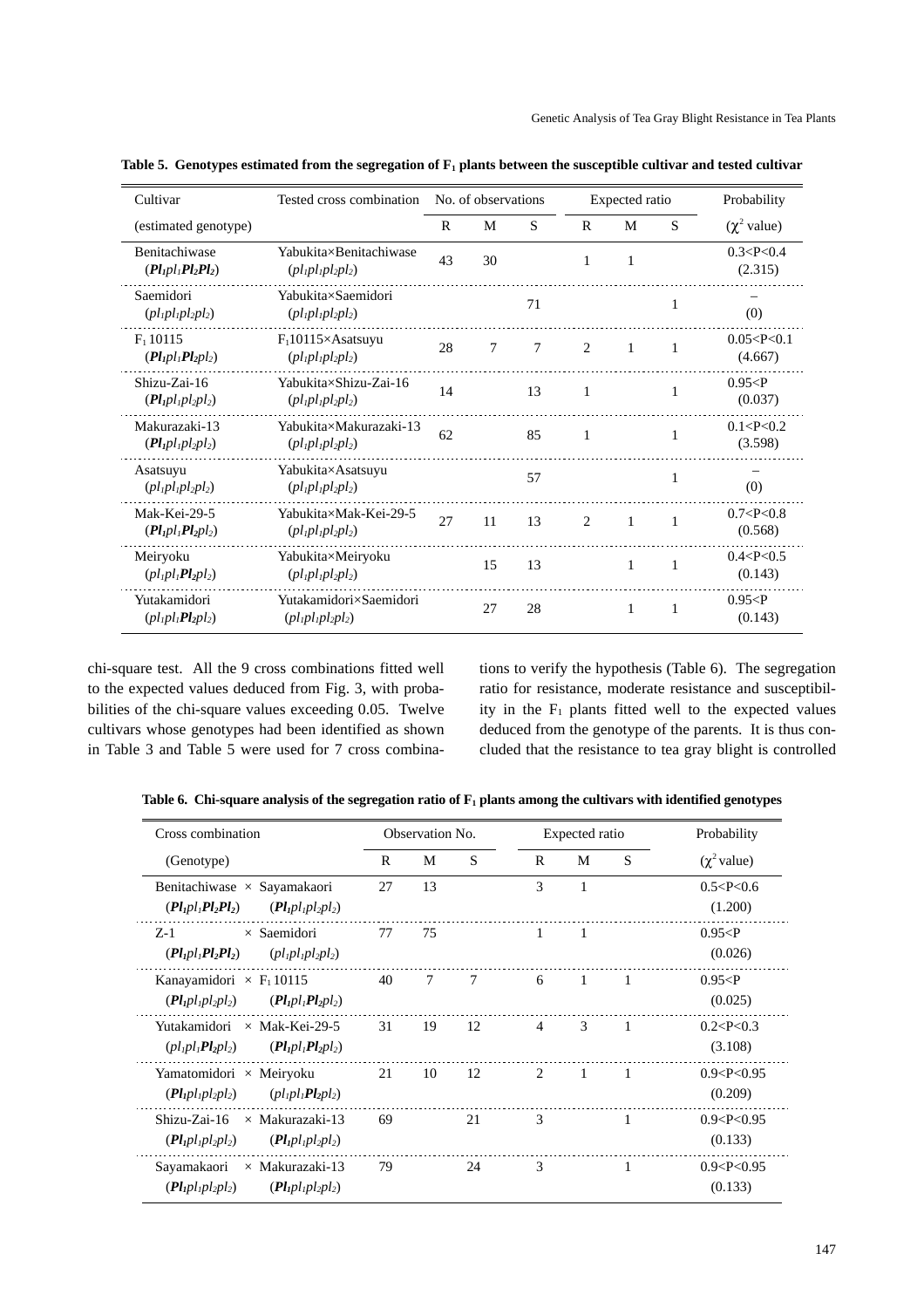Y. Takeda

by 2 independent dominant genes  $Pl_1$  and  $Pl_2$ , with  $Pl_1$ exhibiting an epistatic effect in relation to  $Pl_2$ .

The current genetic analysis, which indicated for the first time that an important trait related to the resistance to the disease in the tea plant is controlled by major genes, should contribute to the promotion of breeding work for the development of varieties resistant to *P. longiseta*.

## **Genotype analysis of the cultivars harboring** *Pl1* **with homozygosity**

Three genotypes harboring  $Pl_1$  with homozygosity could not be analyzed directly in the  $F_1$  generation by the method indicated in Fig. 3. However, when the  $F_1$  plants between a susceptible cultivar 'Yabukita' and tested cultivar were backcrossed to 'Yabukita' (the susceptible cultivar),  $BC_1$  plants obtained from each cross combination always segregated for resistance, moderate resistance and susceptibility to the disease in the phenotype. The genotype analysis in this case is illustrated in Fig. 4.

When the  $BC_1$  plants of each cross combination between the susceptible cultivar 'Yabukita' and  $F_1$  plants showed the segregation ratio 2 : 1 : 1 for resistance, moderate resistance and susceptibility, the genotypes of all the  $F_1$  plants were identical and the phenotype was estimated to be  $Pl_1pl_1Pl_2pl_2$  based on the model shown in Fig. 3. Therefore, the genotype of the tested cultivar used as the first parent was estimated to be  $Pl_1Pl_2Pl_2$  based on the model shown in Fig. 4.

When the segregation ratio of every cross combination in  $BC_1$  was  $1 : 0 : 1$  for resistance, moderate resistance and susceptibility, the  $F_1$  plants were estimated to show the same genotype  $Pl_1pl_1pl_2pl_2$ . The genotype of the cultivar used as the first parent was assumed to be  $Pl_1Pl_1pl_2pl_2$ .

When the segregation ratio of  $BC<sub>1</sub>$  was separated into 2 types, such as  $2:1:1$  and  $1:0:1$  for resistance, moderate resistance and susceptibility, the genotype of the former was  $Pl_1pl_1Pl_2pl_2$ , and that of the latter was  $Pl_1$ *pl<sub>1</sub>pl<sub>2</sub>pl<sub>2</sub>*. And when the number of  $F_1$  plants showing the genotype  $Pl_1Pl_2Pl_2$  and that of the  $F_1$  plants showing the genotype  $Pl_1 pl_2 pl_2$  were equal statistically, the genotype of the parent of  $F_1$  was estimated to be  $Pl_1Pl_2Pl_2$ 

To verify the existence of the 3 genotypes harboring the  $Pl_1$  gene with homozygosity, the resistant cultivars 'Benihikari', 'Ace 37' and 'Abo 27' were used and their genotypes were analyzed based on the model illustrated in Fig. 4.

In the case of 'Benihikari', 21  $F_1$  plants were obtained from the cross of 'Yabukita' and they were all resistant to the disease. Each of the 21 plants of the  $F_1$ generation was crossed again with 'Yabukita' and 20 to 30 seedlings were obtained from each cross combination



**Fig. 4.** Genotype analysis model for cultivars harboring  $2$   $Pl_1$  genes which confer a high level of **resistance**

Results of the observation,  $\bullet$   $\bullet$   $\bullet$   $\bullet$   $\bullet$  Results of the estimation.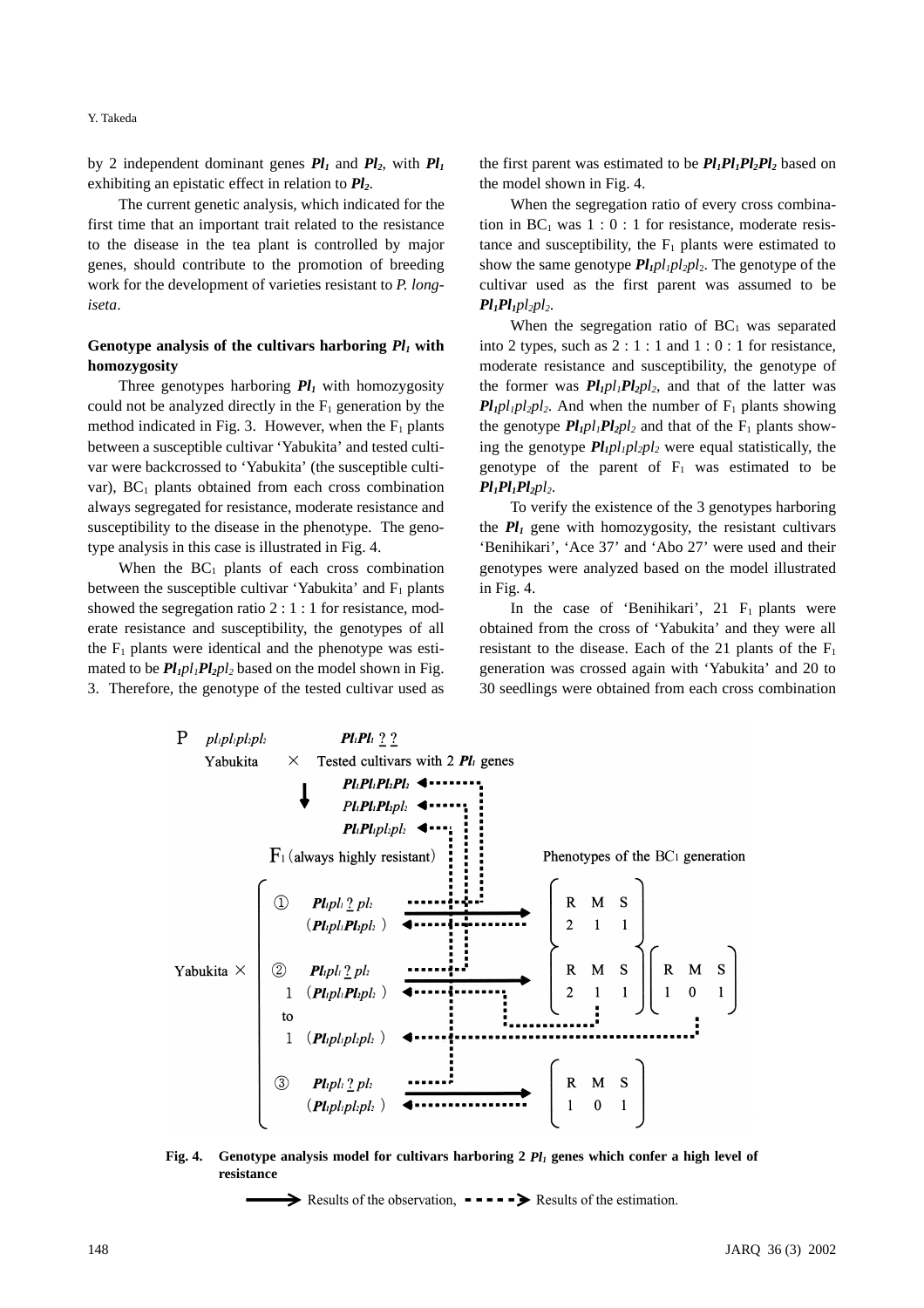in  $BC_1$ . These  $BC_1$  seedlings were evaluated for their resistance to the disease and  $BC_1$  plants obtained from each of the 21 cross combinations between  $F_1$  plants and 'Yabukita' showed the segregation ratio 2 : 1 : 1 for resistance, moderate resistance and susceptibility. Therefore, the genotype of the 21 plants in the  $F_1$  generation was assumed to be  $Pl_1pl_1Pl_2pl_2$ , and the genotype of 'Benihikari' was estimated to be  $Pl_1Pl_2Pl_2$  (Fig. 5).

Sixteen  $F_1$  plants were obtained from the cross combination between 'Yabukita' and 'Ace 37' and they were all resistant to the disease. The  $F_1$  plants were crossed again with 'Yabukita' and many  $BC<sub>1</sub>$  seedlings in each cross combination were obtained. These  $BC<sub>1</sub>$  plants were evaluated for their resistance to tea gray blight. As a result of the evaluation, 7 cross combinations showed the segregation ratio  $2 : 1 : 1$  and 9 cross combinations showed the segregation ratio 1 : 0 : 1 for resistance, moderate resistance and susceptibility. The segregation ratio of the genotypes in the  $F_1$  plants was analyzed by the chisquare test. The segregation ratio  $7 : 9$  for  $Pl_1Pl_2Pl_2$ and  $Pl_1 pl_2 pl_2$  fitted well to the expected ratio 1 : 1 because the probability value was more than 0.6. Therefore, the genotype of 'Ace 37' was estimated to be  $Pl_1Pl_2Pl_2$  (Fig. 5).

The cultivar 'Abo 27' was crossed with 'Yabukita' and 18  $F_1$  plants were obtained. The  $F_1$  plants were all resistant to the disease and were backcrossed to 'Yabukita'. Eighteen cross combinations with 'Yabukita' showed the segregation ratio 1 : 0 : 1 for resistance, moderate resistance and susceptibility. Based on Fig. 4, the  $F_1$ plants showed the same genotype,  $Pl_1pl_1pl_2pl_2$ . Therefore, the genotype of 'Abo 27' was estimated to be  $Pl_1Pl_1$ *pl<sub>2</sub>pl<sub>2</sub>* (Fig. 5).

It was demonstrated that the genotype of 'Beni-



Fig. 5. Analysis of the genotypes of 3 cultivars harboring 2  $Pl_1$  genes

shows the genes estimated from the segregation of the plants of  $F_1$  and BC<sub>1</sub> generations.